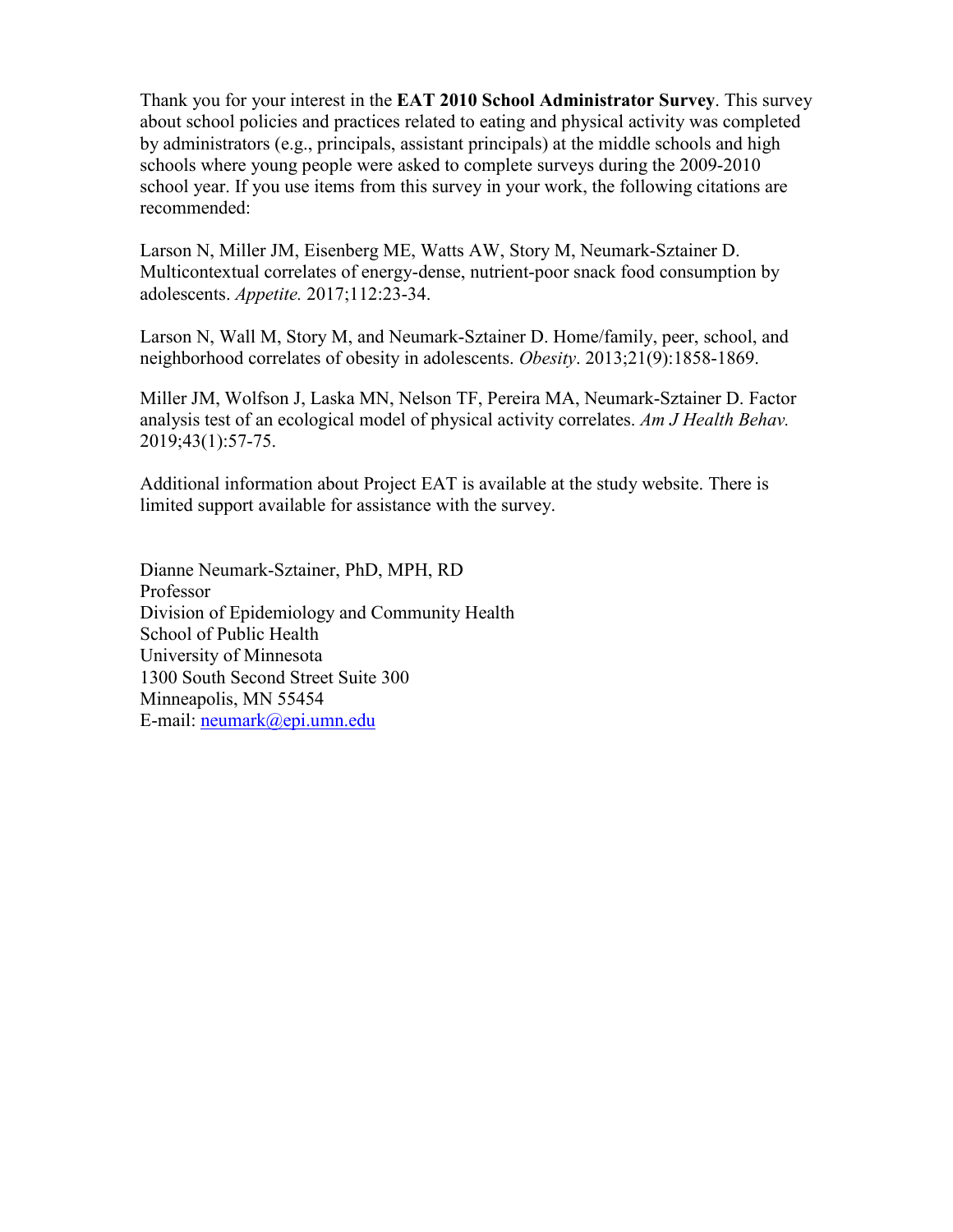## *The questions below are about practices and policies relating to students in grades 6-12 during the 2009-2010 school year.*

- **1. Does your school have a written policy prohibiting weight-related teasing, bullying or harassment of students by other students?**
	- $1 \square$  No  $30$
	- $_2 \square$  Yes  $\rightarrow$  If yes, please briefly describe the school policy.

**2. Please indicate whether any of the following practices occur at your school (Please check one box for each row):**

|                |                                                                                                    | No             | Yes, it is up to the<br>teacher | Yes, but it is<br>discouraged |    |
|----------------|----------------------------------------------------------------------------------------------------|----------------|---------------------------------|-------------------------------|----|
| a <sub>1</sub> | Students are allowed to have<br>water bottles in class                                             | $\overline{1}$ | $2\Box$                         | $3 \Box$                      | 31 |
| b.             | Beverages other than water are<br>regularly allowed in class (other<br>than for parties or events) | $\overline{1}$ | $2 \Box$                        | 3 <sup>1</sup>                | 32 |
| C <sub>1</sub> | Students are allowed to eat<br>breakfast during class (other<br>than for special test days)        | $1 \Box$       | 2                               | 3                             | 33 |
| d.             | Students are allowed to eat<br>food during class (other than for<br>parties or special events)     | $\overline{1}$ | $2^{\Box}$                      | $3 \mid$                      | 34 |
| e <sub>1</sub> | Food is used as a reward for<br>good academic performance                                          | $1\Box$        | $2\Box$                         | 3                             | 35 |
| $f_{\perp}$    | Food is used as a reward for<br>good behavior                                                      | $\overline{1}$ | $2$ $\Box$                      | $3 \perp$                     | 36 |
| g.             | Food may be part of classroom<br>celebrations (e.g., pizza<br>parties)                             | 1 <sup>L</sup> | $2 \Box$                        | $3 \mid$                      | 37 |

**3. Please indicate whether any of the following practices occur at your school (Please check one box for each row):**

|    |                                                                                                                     | Νo | Yes               |    |
|----|---------------------------------------------------------------------------------------------------------------------|----|-------------------|----|
| а. | Student groups or clubs are allowed to sell food or beverages as a<br>fundraising activity outside of the cafeteria |    | $2 \mid$          | 38 |
|    | Student groups or clubs are allowed to sell food or beverages as a<br>fundraising activity in the cafeteria         |    | $2^{\frac{1}{2}}$ | 39 |